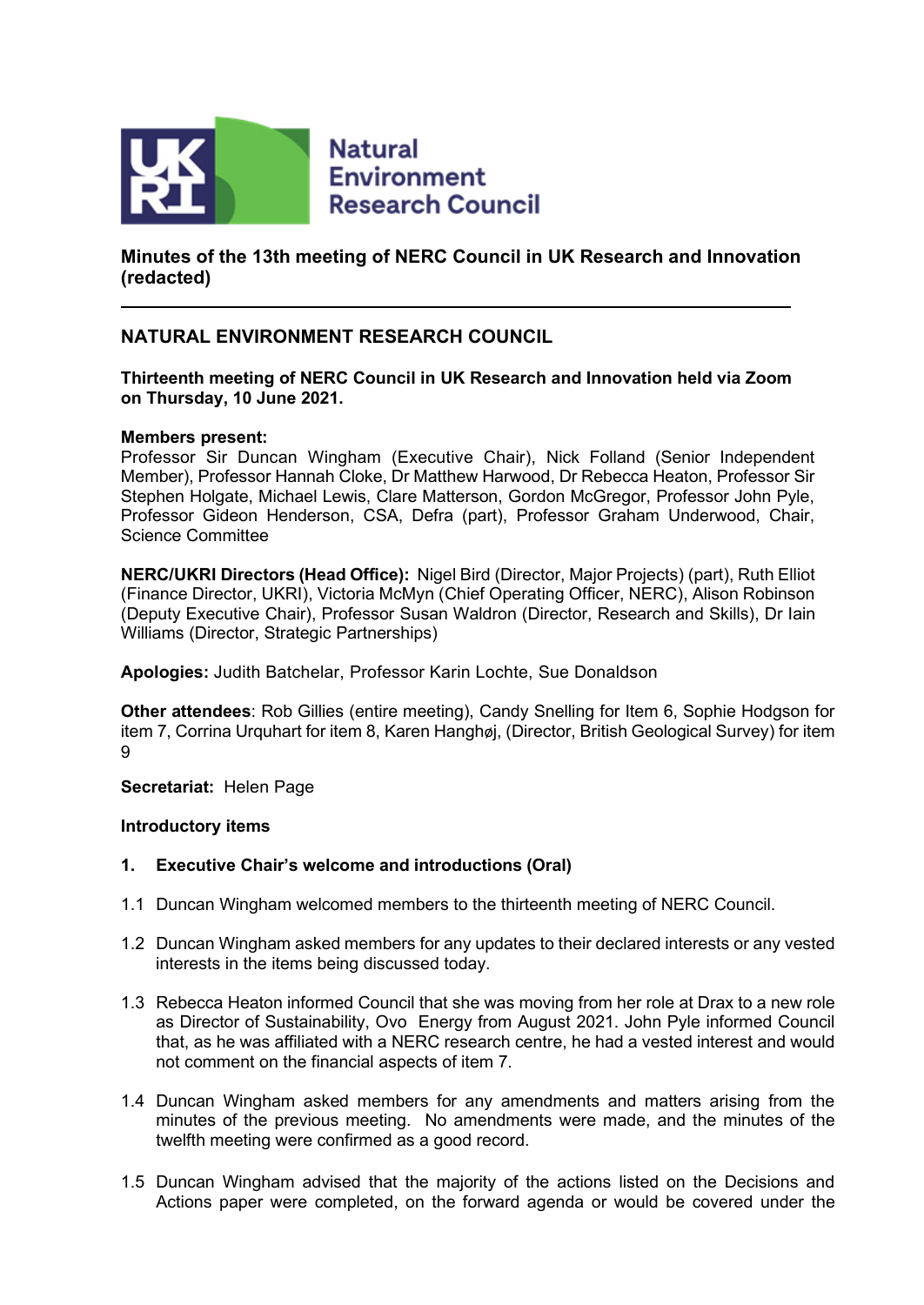Executive Chair's update.

Duncan Wingham added that the action to meet with the Helmholtz Association, Germany would remain open with a view to following it up once restrictions were lifted and a physical meeting might take place. The action regarding the working group on Net Zero plus would be discussed under the Executive Chair update.

### **2. Update from UKRI (Oral)**

- 2.1 Duncan Wingham introduced Ruth Elliot, UKRI Finance Director, who was attending the meeting in place of Sue Donaldson.
- 2.2 Ruth Elliot gave an oral update on some of the key activities and announcements within UKRI including the recent announcement of the preferred candidate for the Chair, UKRI Board, Sir Andrew Mackenzie (Chair, Shell) to replace Sir John Kingman.
- 2.3 Ruth Elliot explained that the financial settlement for 2021/22 had been confirmed and was around £8 billion across UKRI which was slightly lower than last year due to the reduction in Official Development Assistance (ODA). Ruth added that the next Spending Review was due to launch soon and it would be important to create a compelling case for science although it was not yet clear how many years it would cover.
- 2.4 Ruth Elliot added that progress was being made on both Reforming our Business and the Simpler and Better Funding System and the business case for the new Service for HR, Accounting, Reporting and Procurement (SHARP) had now been approved by BEIS.
- 2.5 Finally, Ruth Elliot explained that planning was in place for a phased return to Head Office locations in line with Government guidance and plans to develop hybrid working across UKRI were in place.
- 2.6 Gideon Henderson asked whether there was any update on the interface between UKRI and Horizon. Duncan Wingham agreed to provide more detail on the implementation once known.

# **3. Update from CSA, Defra (Oral)**

- 3.1 Gideon Henderson explained that he intended to focus his update on closer working between Government, research and innovation and UKRI with regard to co-design and cofunding of programmes.
- 3.2 Gideon Henderson outlined five key areas for Defra which might help inform future codesign of programmes:

i. One Health (animal, human health and zoonosis) ii.Innovation led response to the food strategy iii.Net zero (environment and nature) iv.Measurement and monitoring v.Data science

3.3 Gideon Henderson commented that there was activity at a cross-Government level on:

i.Space (which was relevant to Defra and NERC from an Earth observation point of view) ii.Oceans (including how to improve co-ordination across Government departments) iii.Closer linkage between environment and health

3.4 Gideon Henderson also highlighted the current importance of the international agenda particularly with G7 and COP26 this year.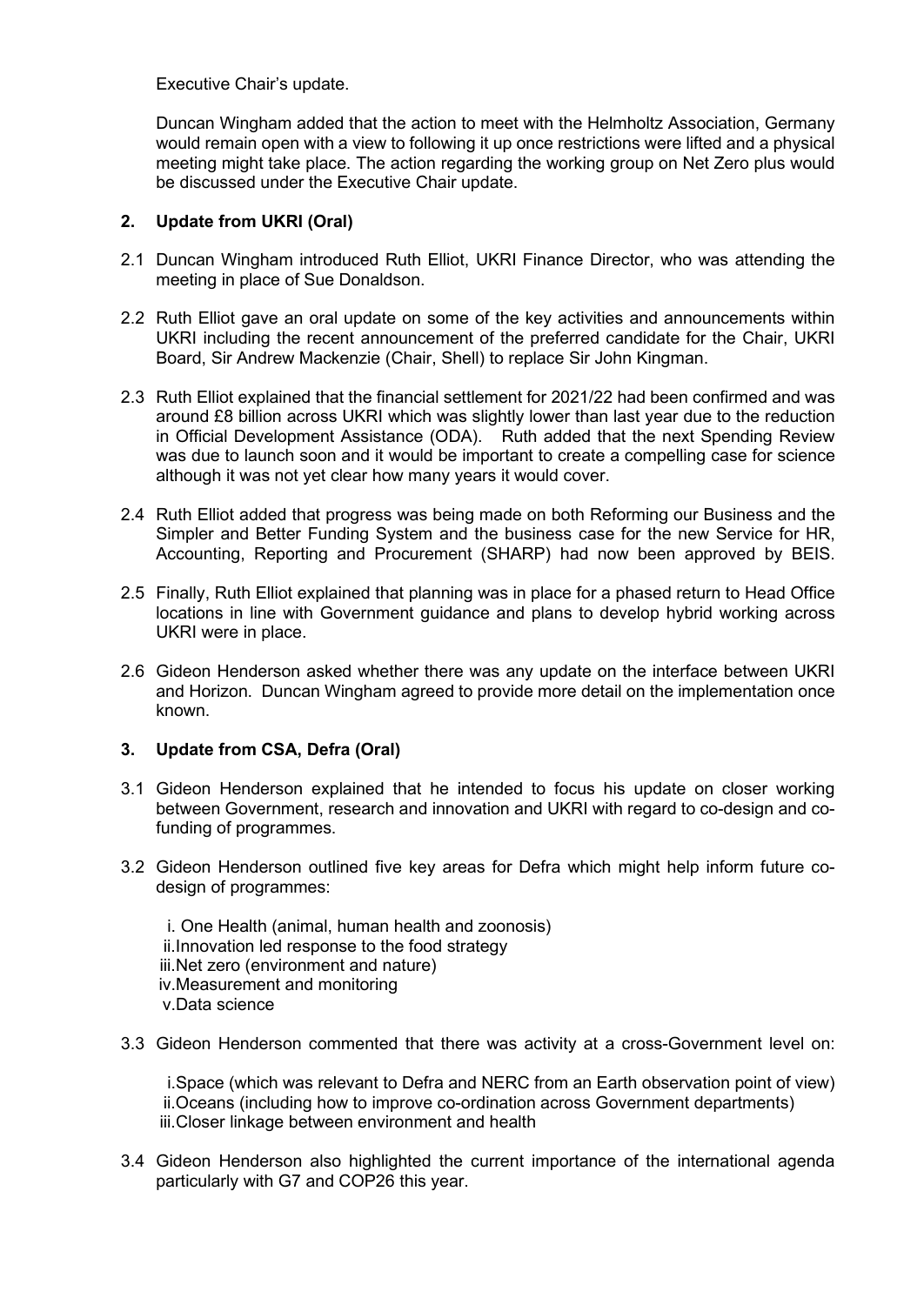- 3.5 Council asked about the future of the Copernicus programme and Gideon Henderson confirmed Defra was the lead department, that the UK would continue to associate and fund the programme and have access to calls to be launched in the future.
- 3.6 Council queried how the links between health and the environment might be improved and emphasised the importance of understanding the links between biodiversity and health. Gideon Henderson responded that there might be opportunities for working with the new UK Health Security Agency (UKHSA) and the National Institute Health Research (NIHR) so it would be important to consider opportunities in the broadest sense.
- 3.7 Finally, Council asked whether a Government strategy was available for net zero and Gideon Henderson explained that a BEIS-led Net Zero strategy would be published this year with a Bio-Energy strategy in 2022.

### **4. Executive Chair's update (Oral)**

- 4.1 Duncan Wingham gave an oral update on some of the key activities since the previous Council meeting.
	- i. Trusted Research

Duncan Wingham informed Council that the Government had recently published a security review which had included consideration of the security of information related to science and technology. This had led to increased consideration of areas in the NERC portfolio where there might be risk. NERC had decided to provide advice to its researchers when considering the potential risk of working internationally and would learn from other research councils who had experience in this area. Duncan Wingham advised Council that there would be a discussion on Trusted Research at the next meeting.

**ACTION: Trusted Research to be added to the Council agenda for September 2021**

ii. Open Access

Duncan Wingham informed Council that a proposal on open access had been discussed by the UKRI Board in May when it was agreed that the policy and processes would be examined from a legal viewpoint before final sign off by the UKRI Board in July and subsequent publication of the policy.

#### iii. Spending Review

Duncan Wingham explained that the timescale for the forthcoming Spending Review was not yet known and that it would be important for the UKRI bid to match Government priorities and that he would be leading on the Net Zero plus agenda. It was agreed to provide a further update at the next meeting including the extent of any agreement to work with other Government departments.

### **ACTION: An update to be provided on Net Zero Plus at the September Council meeting**

Duncan Wingham explained that he would cover the settlement for 2021/22 and 2022/23 under Item 5 and explained that the sub-group of Council would be re-convened once there was increased clarity on the budget with an expectation that this might be by the end of July.

### iv. Simpler and Better Funding

Duncan Wingham informed Council that, following discussion at Executive Committee, it had been decided to establish a senior body to approve UKRI grant related decisions and policies as there was not currently a mechanism to do this. He added that to move to a more streamlined funding approach across UKRI there would need to be compromise. It was agreed to provide an update on the Simpler and Better Funding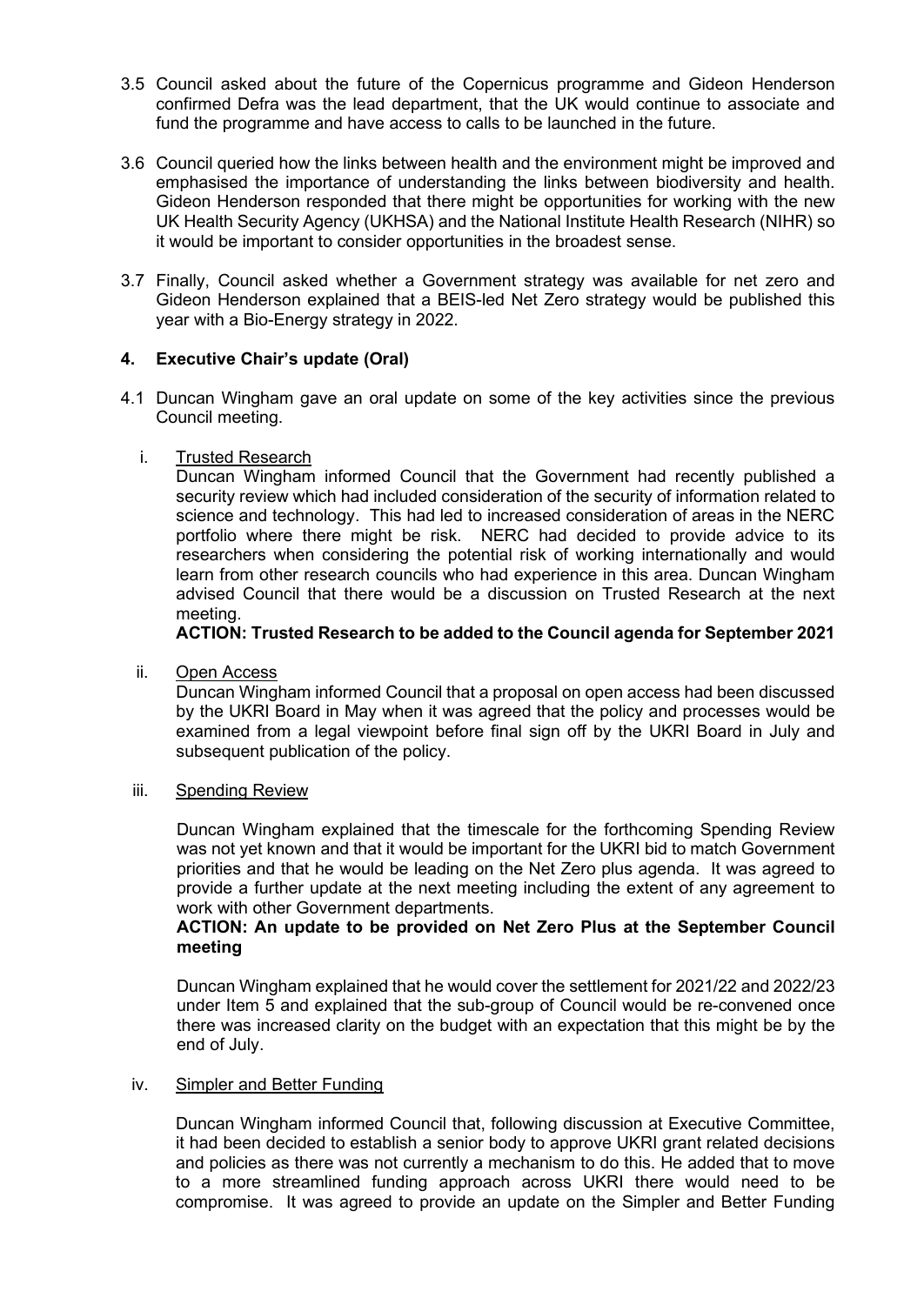# programme at the December meeting.

### **ACTION: An update to be provided on the Simpler and Better Funding programme at the December Council meeting**

Council queried whether Equality, Diversity and Inclusion (EDI) was being considered under the Simpler and Better Funding programme. Duncan Wingham confirmed that the senior body, once established, would be responsible for determining new policy and this would include EDI consideration.

v. National Productivity Investment Fund (NPIF)

Duncan Wingham advised Council that a number of NPIF funding schemes had been paused in 2020 due to the pandemic and that these had now been released, including for the Strategic Priorities Fund (SPF) and Industrial Strategy Challenge Fund (ISCF). NERC had recently announced a £31.5 million initiative in novel methods of greenhouse gas removal and Duncan Wingham offered his thanks to Gideon Henderson for his input in suggesting this initiative.

vi. BAS staff recognised with Royal Society Fellowships Duncan Wingham informed Council that Professor Dame Jane Francis, Director, British Antarctic Survey (BAS) and Professor Richard Horne, Head of Space Weather and Atmosphere team, BAS had been elected as Fellows to the Royal Society.

### **Items for discussion**

# **5. NERC allocations for 2021/22 and 2022/23 (NERC 21/15)** *(Slides, item 5)*

- 5.1 Duncan Wingham introduced this item and presented slides to set the context.
- 5.2 Duncan Wingham explained that some types of potential commitments had been outlined in the accompanying slides and could be summarised under the broad themes of: pumppriming of future strategic research; championing diversity and inclusion; developing the NERC Digital Strategy; supporting existing strategic investments and estate investment for sustainability.
- 5.3 Council asked whether there might be an opportunity to use some of the NERC headroom in 2021/22 for COP26 to showcase UK research and were informed that UKRI had provided a dedicated and separate budget for this activity. The Executive noted that some proposals for 2021/22 spend would amplify the NERC role in COP26.
- 5.4 Council asked for more detail on the institute cost pressures detailed in the paper. Duncan Wingham informed Council that there had been considerable tension within the budget due to insufficient funding for the research centres since 2011.
- 5.5 Council asked whether NERC's position was unique or whether this was a similar situation across the research councils and Duncan Wingham invited Ruth Elliot to comment. Ruth Elliot confirmed that ODA had impacted the councils in different ways and there was no uniform picture across the councils.
- 5.6 In summary, Duncan Wingham confirmed there was support for the approach proposed in the paper to delegate decision making in 2021/22 to the Executive and it was agreed that an update on progress would be provided in September. **ACTION: The Executive to provide an update on NERC allocations 2020/21 at the September meeting**
- **6. Equality, Diversity and Inclusion in NERC (NERC 21/16)**
- 6.1 Alison Robinson introduced this item and reminded Council that they had previously discussed EDI considerations at their meeting in September 2020 and this item would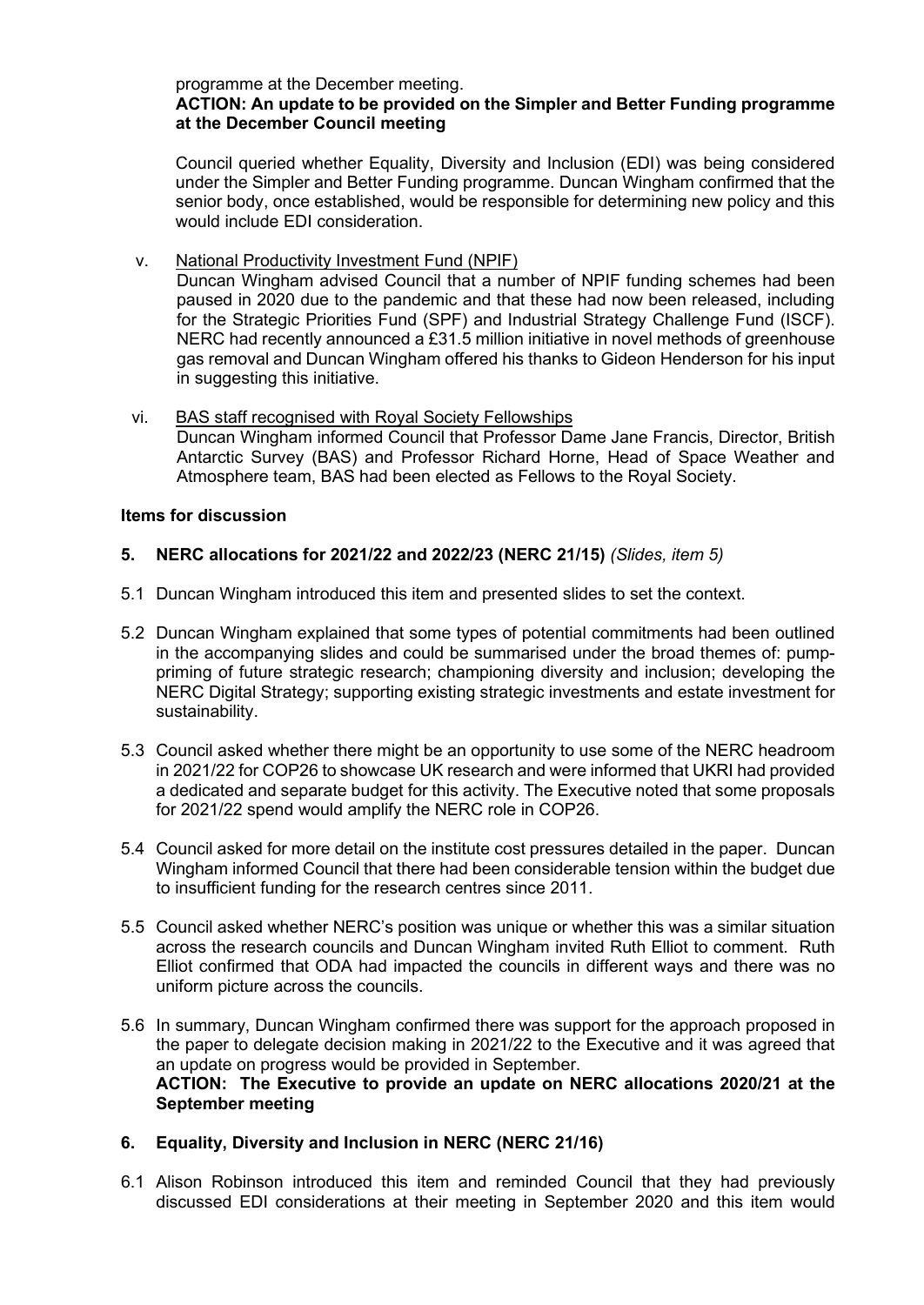provide an update on activity within NERC since then. Candy Snelling observed this item.

- 6.2 Alison Robinson informed Council that NERC had developed a set of naming principles for future use which Council were being asked to agree to. Following Council agreement, it was intended that NERC Management Board would approve a policy based on these principles.
- 6.3 Council welcomed the paper and agreed that the principles were useful and asked for clarity on whether this would apply retrospectively to names already in use. Alison Robinson confirmed that the intention was to apply the principles to future, rather than retrospective, names and that it had been decided it would be better to explain and contextualise current names rather than seek to change them. Council asked that the fuller policy set out guidelines for when a name might be changed, citing the example of The Facility for Airborne Atmospheric Measurements (FAAM) aircraft.
- 6.4 Council were supportive of the idea of establishing a Shadow Council and asked for the timescales involved in taking this forward as it would be useful to obtain guidance from the Shadow Council on issues such as the naming principles. Alison Robinson confirmed that the policy might be taken to the Shadow Council for comment once it was established.
- 6.5 Council suggested an amendment to the principles to include the wider team involved rather than just the individual and suggested that it would be important to measure progress by the use of metrics and data. Alison Robinson agreed that the wording to include teams would be useful.
- 6.6 Following Council suggestions, it was agreed to make the following revisions to the principles:
	- i. Include the possibility of re-naming<br>ii. Amend the wording in principle (vi)
	- Amend the wording in principle (vi) 'cause widespread public offence' to focus on the need instead to judge potential risk
	- iii. Nuance the wording in principles 5 and 6 as it would not be possible to take a judgement on foreseeable reputational risk for example at the time of choosing a name
	- iv. Consider whether 'people' should be included when naming future assets, noting that this can in fact send positive signals too, particularly in the EDI space, although currency of the name would also need consideration in light of the timeframe the name would be in use for in relation to a specific object or infrastructure.
- 6.7 Council raised the issue of how we might improve the representation of ethnic minority groups on NERC Council and Duncan Wingham explained that effort had been made to address this and the forthcoming recruitment round would continue to seek suitable appointments. Alison Robinson explained that a recent external review of EDI in NERC Governance had taken place which would provide some guidance in this area. Alison Robinson added that the EDI Action Plan would consider the full range of diverse career backgrounds and that the planned EDI roundtables would help in further promoting diversity and inclusion.
- 6.8 Council requested that information be regularly shared with them to allow Council and the Executive to measure progress and whether the plans set out in the paper were making a difference. Alison Robinson agreed that data would be important and work would be required to take this forward from the baseline and suggested that Council be provided with a first update in June 2022.
- 6.9 Duncan Wingham summarised that Council were broadly content with the principles subject to some nuancing and acknowledged the request to speed up the establishment of the Shadow Council. **DECISION: Council approved the naming principles subject to the agreed**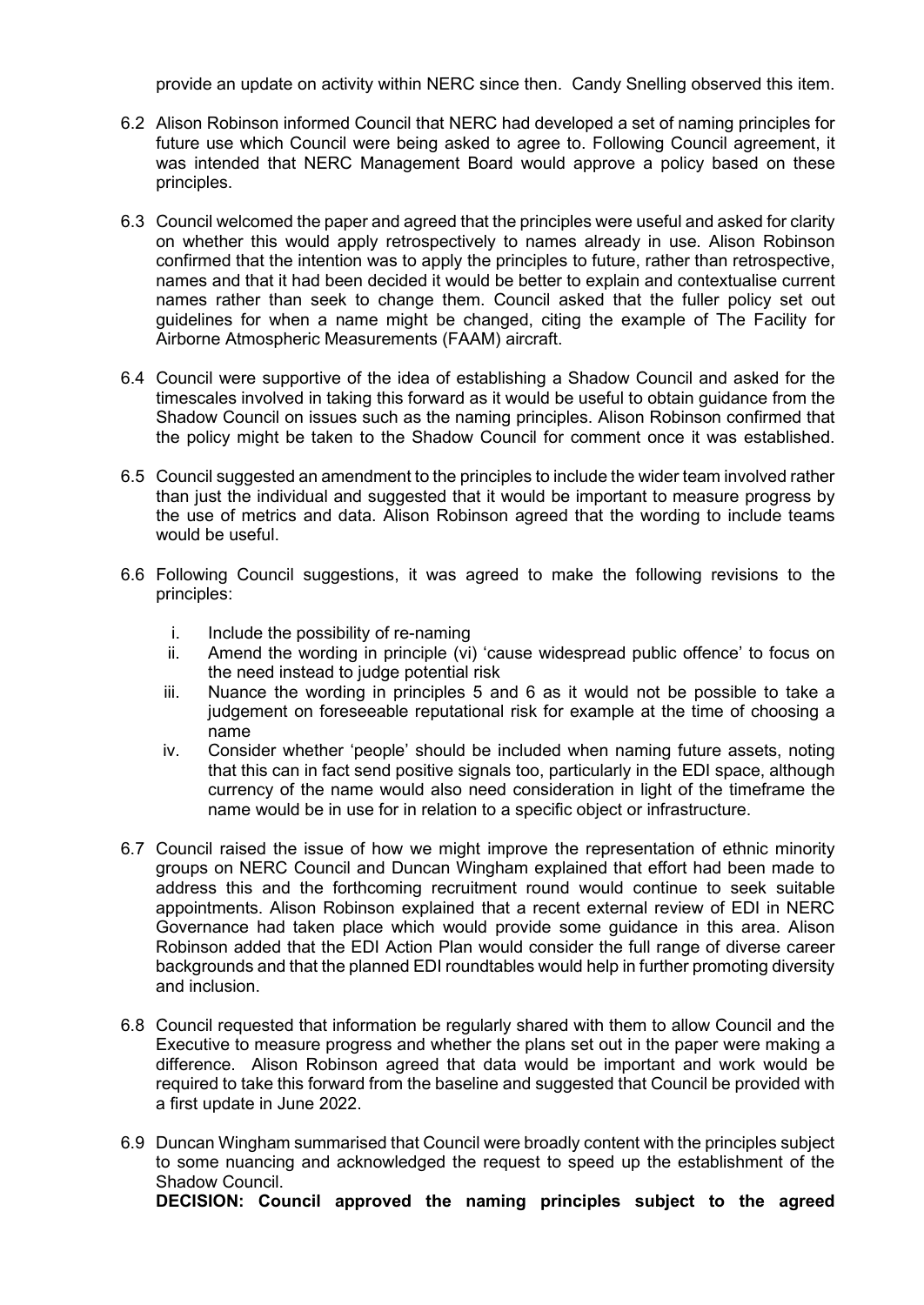**amendments ACTION: The Executive to accelerate work on the establishment of a Shadow Council**

#### **7. Increasing world class, cutting edge, research in NERC centres (NERC 21/17)**

- 7.1 Iain Williams introduced this item and highlighted the key requests of Council detailed within the paper. Sophie Hodgson observed this item.
- 7.2 Iain Williams reminded Council that discussion had taken place both at the December meeting, following the 2020 NERC Centre Evaluation exercise that had challenged whether more might be done to increase world class, cutting edge research in the centres and subsequently at the Council Retreat.
- 7.3 Iain Williams explained that he had developed a proposed framework to increase worldleading research in NERC centres and that Council were being asked to approve the framework and consider the four suggested approaches to initiate this work.

#### Proposed Framework

7.4 Council were content with the proposed framework and proceeded to look in more detail at the four approaches proposed. **DECISION: Council approved the framework**

#### Approach 1 and 2

- 7.5 Council were invited to comment on the approaches to refine the definition of National Capability and the strategies to attract the best talent to centres.
- 7.6 Council supported the proposal for an iterative process between HO and the centres and the establishment of an independent advisory group to support centres in developing strategies to recruit and retain the best talent. Council asked for clarity on the experts who might be involved in the advisory group and Iain Williams explained that the experts involved would be those who had been involved in similar exercises within institutes from different sectors previously.
- 7.7 Council highlighted the role of both financial reward and lifestyle considerations in attracting and retaining talent. Iain Williams commented that, whilst BAS and BGS were under public sector pay constraints, the independent centres did have greater flexibility on pay.
- 7.8 Council were supportive of the inclusion of cultural leadership in the definition of National Capability although asked whether it might be made clearer. Iain Williams agreed that the definition might be revised and made more succinct.
- 7.9 In summary, Duncan Wingham agreed that salaries were an issue in retaining talent and that he would welcome the independent centres re-visiting their salary structures to address this. He added that the definition of NC had been carefully written to lay out the qualification for NERC funding and to ensure this was measurable.

#### Approach 3 and 4

- 7.10John Pyle declared a vested interest due to his affiliation with the National Centre for Atmospheric Science (NCAS) and it was agreed that he would not comment on the financial aspects of the discussion.
- 7.11Council was asked to approve the funding model for the NC Multi-Centre Science programme that proposed to reward the most ambitious bids with up to 30% more funding formula to distribute Institutional Funding between centres.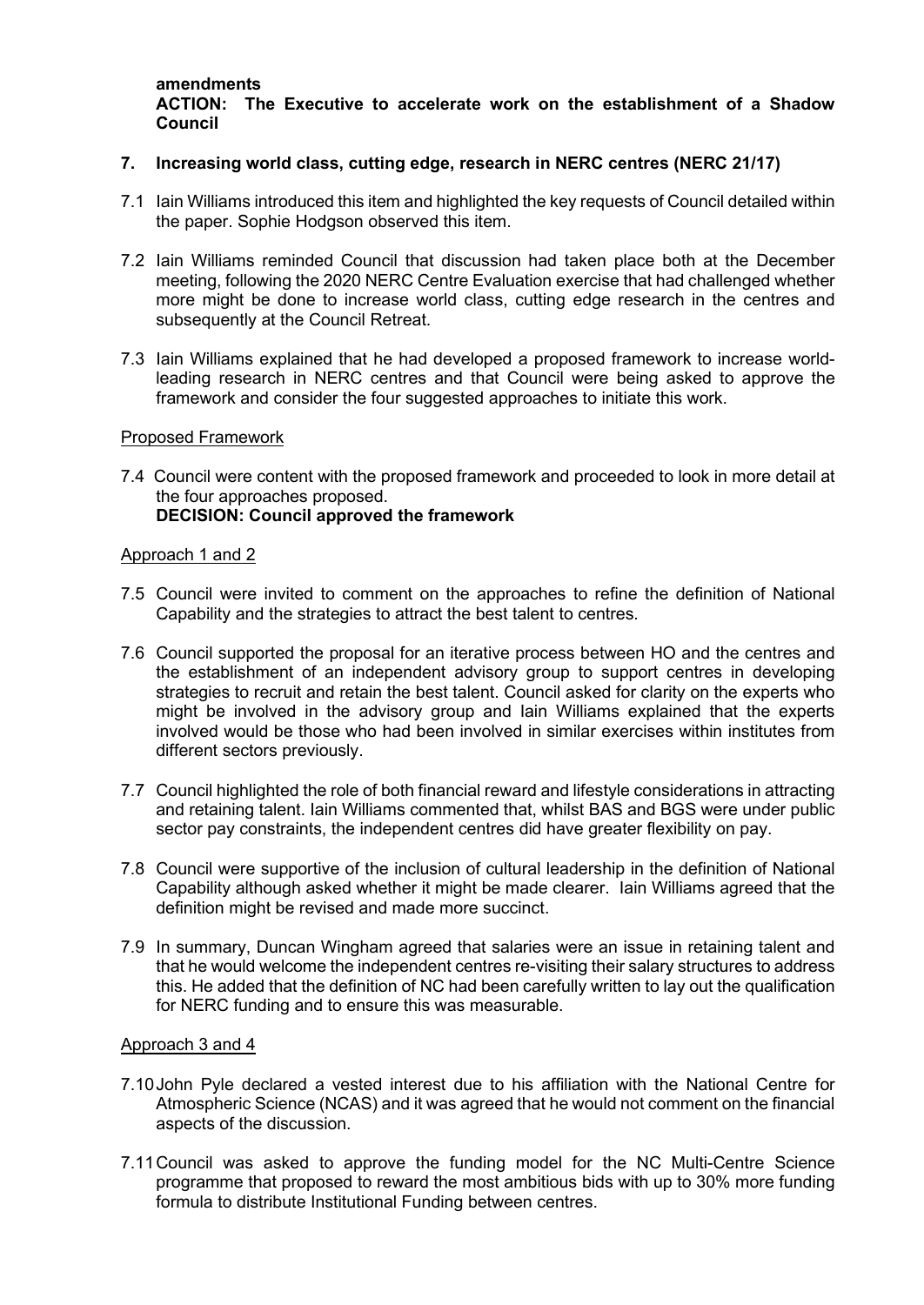7.12Council asked whether there might be additional flexibility in order to drive innovative research including in the NC Science Multi-Centre funding to ensure they delivered world class research. Iain Williams commented that there was more flexibility within the Institutional Funding, which is the unhypothecated funding allocated to the centres. Duncan Wingham added that the National Capability portfolio was due further consideration and emphasised the role of the Multi-Centre funding which was to ensure collaborative working across the centres.

#### 7.13Council were supportive of Approach 3 (NC Multi-Centre Science funding). **DECISION: Council approved Option 3 for allocating Institutional Funding**

7.14Council approved the revised formula for calculating Institutional Funding for the centres.

### **8. Delivery Plan Progress Report (NERC 21/18)** (*Slides, item 8)*

- 8.1 Alison Robinson introduced this item and presented slides. Alison Robinson reminded Council that the NERC Delivery Plan had been published in 2019 and an annual report was made to Council to report on progress with the ambitions which were set out in the plan. Alison Robinson added that the full report was available to Council on the Council Sharepoint site. Corrina Urquhart observed this item.
- 8.2 Alison Robinson explained that progress was reported via: i) a dashboard setting out performance against the NERC Delivery Plan and ii) by using the UKRI adapted balanced scorecard approach. Alison Robinson provided an update on progress based on both qualitative and quantitative analysis, noting that this was the first time metrics had been included.
- 8.3 Alison Robinson explained that the annual report indicated strong performance by NERC in the context of a challenging COVID-19 year. Key highlights included: NERC's approach to evaluation, impact and operational delivery (for example, major projects). Areas of ongoing focus included EDI, improving our digital offer and identifying areas of research to meet future challenges (for example, coupled economic and environmental systems). She confirmed actions to improve areas of concern had been identified through the reporting.
- 8.4 Council asked if the Executive had been too self-congratulatory in assessing as 'green:' 'Demonstrating the impact of NERC research' based on previous discussion at Council about the difficulty in communicating the impact of research. Alison Robinson responded that the quality of the impact of NERC research was high although she acknowledged that there were improvements to be made to the communication aspect which she highlighted was also reflected in the new risk to the NERC risk register since Council last met.
- 8.5 Council asked whether the information was used by UKRI in terms of performance management. Alison Robinson confirmed that UKRI had not requested information from NERC for this purpose although the information had been shared with UKRI for assurance purposes which had been welcomed. Duncan Wingham added that it was important to have oversight of NERC performance to provide evidence were it to be requested in the future. Council noted that the reporting by NERC against the UKRI Balanced Scorecard allowed this information to be used by UKRI in its overall reporting to BEIS via the Corporate Plan process.
- 8.6 Council commented that the progress report was extremely interesting and acknowledged that it was evident it had taken significant effort to compile. Council asked whether there was anything specific which might be done to improve the progress on the Digital Environment given its importance and opportunities for co-working. Iain Williams explained that steps were being taken within NERC to address this, including i) appointing a new Associate Director and internal re-structuring ii) working closely with EPSRC and across UKRI given that partnership working would be key to delivering this ambition, iii) developing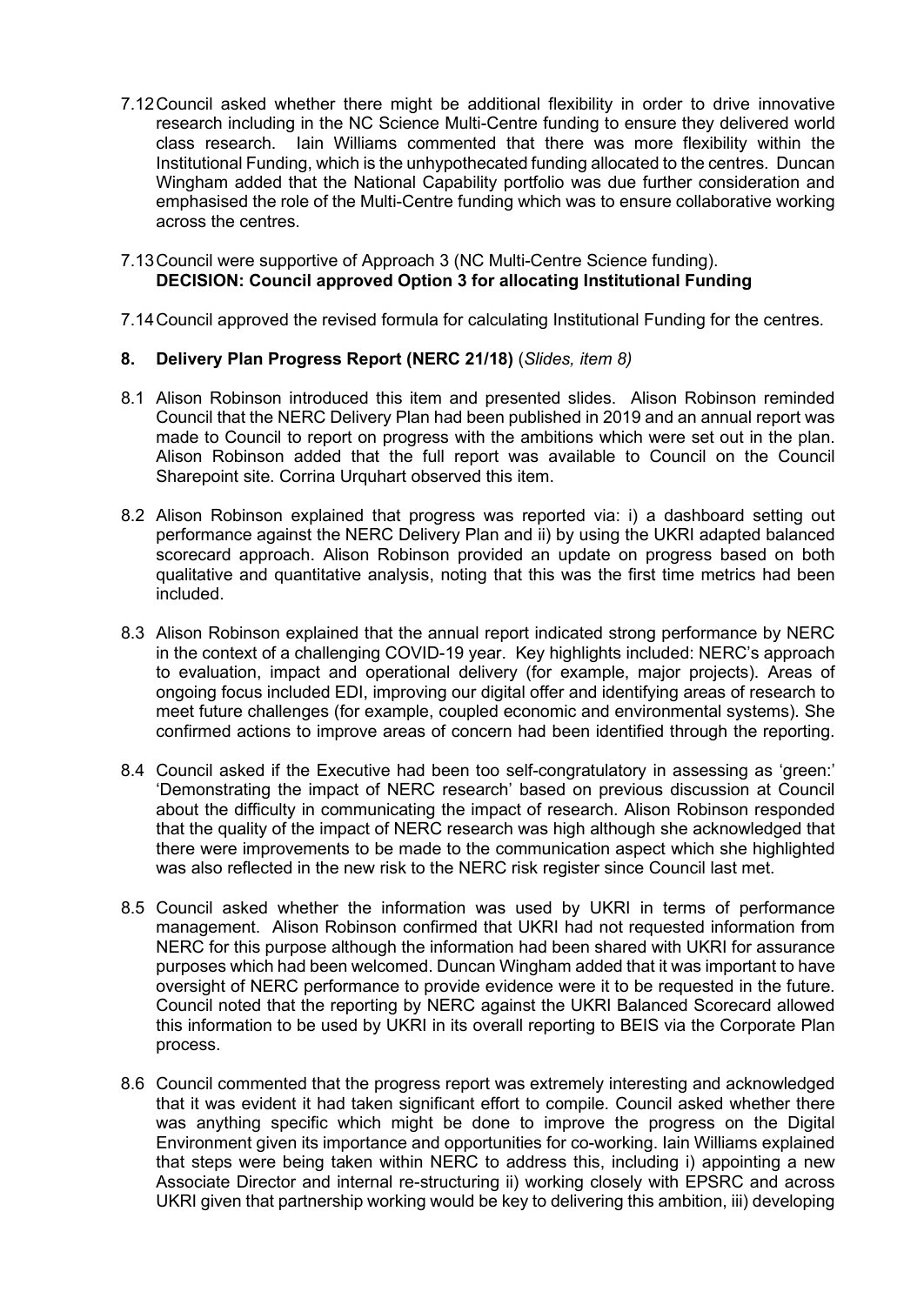a new Digital Strategy for NERC which would be discussed by Council later this year.

- 8.7 Alison Robinson expressed her thanks to the team within NERC who had produced the Delivery Plan Progress Report and acknowledged the huge amount of effort involved.
- 8.8 In summary, Duncan Wingham confirmed that Council were content with the report whilst acknowledging there remained some concern regarding the communication aspects of NERC impact and progress in advancing the Digital Environment ambition.

### **9. Karen Hanghøj: overview of British Geological Survey (Oral)** *(Slides, item 9)*

- 9.1 Duncan Wingham welcomed Karen Hanghøj to her first NERC Council meeting.
- 9.2 Karen Hanghøj presented slides to provide an overview of the British Geological Survey (BGS) including its vision and mission, public science role and strategy (Gateway to the Earth) including the BGS contribution to three global challenge areas: decarbonisation and resource management; environmental change, adaptation and resilience; multi-hazards and resilience.
- 9.3 Council thanked Karen Hanghøj for her interesting presentation and asked how the current move to open up and make data freely available might affect BGS. Karen Hanghøj confirmed that a data review had recently been initiated at BGS to review this including any potential reduction in income.
- 9.4 In response to a query from Council, Karen Hanghøj confirmed that BGS was not independent of NERC although it did have an independent Board which reported to NERC. Duncan Wingham added that BGS was unique as a geological survey in reporting to a research council and it had been decided to establish a strong board as part of the governance structure. Gideon Henderson commented that it was important to forge strong links between BGS and Government particularly in areas such as adaptation, offshore wind, sub surface and critical minerals.
- 9.5 Council asked about the challenges of i) fixed offshore wind ii) whether there were any links with meteorologists on carbon capture, and iii) the problems associated with an increased demand for hydrogen. Karen Hanghøj acknowledged that there were challenges in delivering fixed offshore wind and explained that BGS were leaders in mapping the shallow marine environment. She confirmed that BGS were working with a variety of partners on Carbon Capture and Storage (CCS).
- 9.6 Council asked whether there was sufficient interest in terms of the next generation of geoscientists. Karen Hanghøj replied that there was some concern although she remained optimistic in engaging the next generation particularly on sustainability and solutions in geoscience. She added that it would be important to articulate the benefits of the work BGS does at an early stage to stimulate interest for the next generation.
- 9.7 Council asked about resource competition and whether there was more we might do in the UK based on an international comparison. Karen Hanghøj responded that the UK were in a strong position and the expertise within BGS to contribute to this global issue was acknowledged at Government level.
- 9.8 Duncan Wingham expressed thanks, on behalf of Council, to Karen Hanghøj for visiting Council and encouraged members to visit BGS once restrictions on travel were eased.

#### **10. UKRI COP26 Programme (NERC 21/19)** (*Slides, item 10)*

10.1Alison Robinson introduced this item and explained that she was leading on this activity for UKRI and drew Council's attention to the four objectives for UKRI detailed within the paper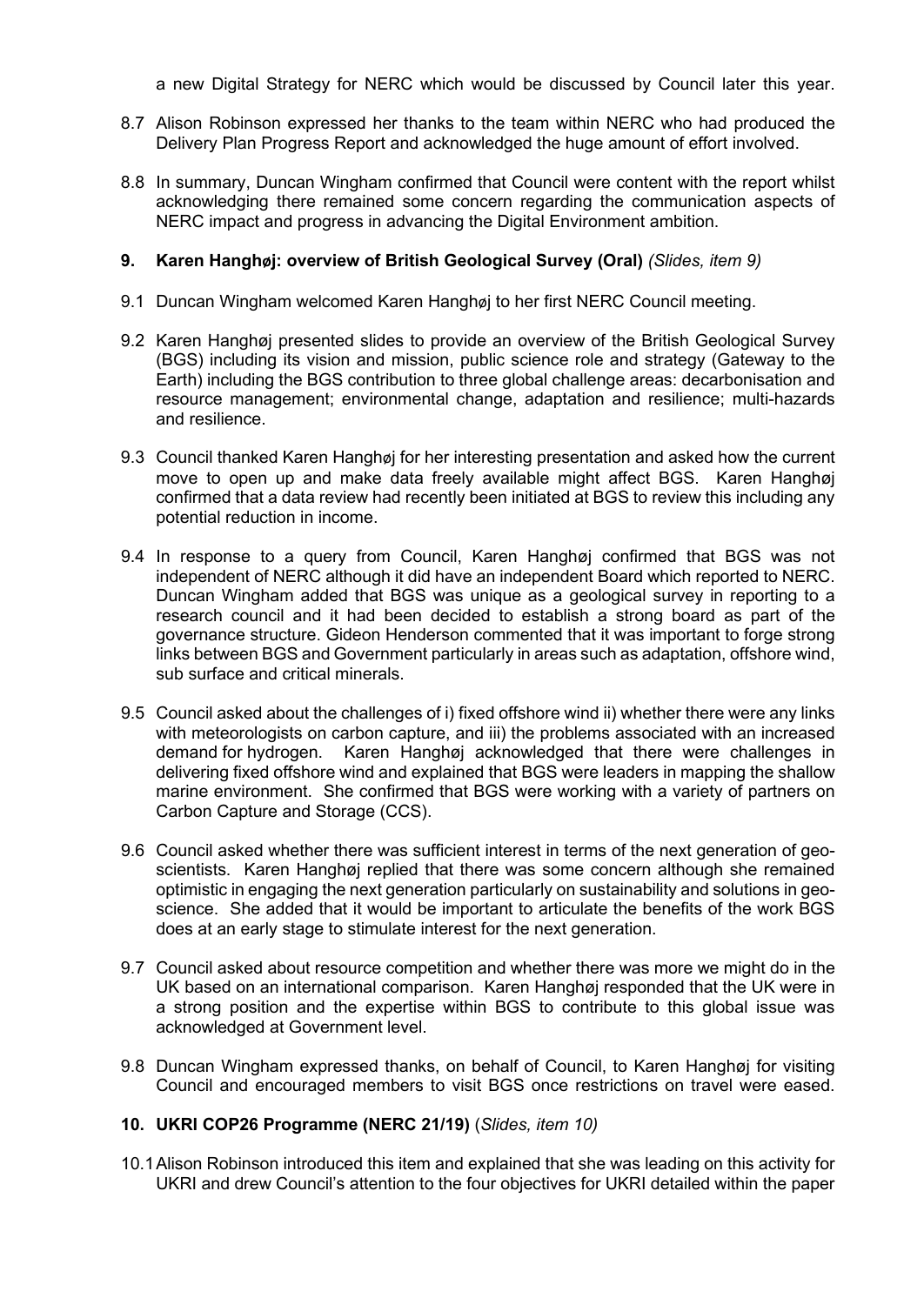to: celebrate UK research and innovation; highlight UK's role in future climate action; support the Government's COP26 plans and inspire action.

- 10.2Alison Robinson explained that there had been good collaborative working across the research councils and Innovate UK on this activity with a dedicated budget provided by UKRI. She presented slides which provided further detail on the activities planned as part of COP26 including a summary of longlisted proposals and the proposal to include the RRS *Sir David Attenborough* in the lead up to COP26.
- 10.3Alison Robinson added that a Science and Innovation Steering Group had been established of which she was a member and she was also the Senior Responsible Owner for the Science and Innovation Day at COP26 for Government.
- 10.4Council commented that it would be important to ensure that any issues with regard to communications were resolved to ensure maximum publicity for UKRI in COP26. Alison Robinson acknowledged that such a high-profile event would require full comms engagement.
- 10.5Council commented that one of the roles of COP26 was to establish the importance of an international focus to take climate action and encouraged UKRI to consider how it would demonstrate that approach alongside celebrating and promoting the success of the UK research and innovation community. As part of this, Council asked if the work UKRI does internationally, for example with India, China and the US was part of the planning. Alison Robinson confirmed that there was effort within the research councils and international teams to showcase the work of the research and innovation community internationally and that UKRI was engaged with COP26 and Go-Science to support the overall Government approach.
- 10.6Council also asked whether there might be any potential Government announcements made at COP26 which might benefit UKRI and whether NERC was prepared for this if it materialised. Alison Robinson confirmed that the UKRI COP26 programme team were aligned with the Spending Review planning in terms of timing and there was a list of potential 'announceables' prepared and evolving over time.
- 10.7Council offered to provide details of potential business partners to work with and it was agreed to pursue this outside the meeting.
- 10.8In summary, Duncan Wingham concluded that there was strong support from Council and acknowledged that it would be important to balance both UK and international interests.

#### **11. Antarctic Infrastructure Modernisation Programme Phase 2 (NERC 21/20)**

- 11.1Nigel Bird introduced this item and provided some context on NERC activity in Antarctica and its funding, the plan for the next ten years and progress made so far in terms of mitigating and reducing risk.
- 11.2Nigel Bird explained that research in Antarctica was funded from the NERC portfolio although the infrastructure costs were funded through the Antarctic Logistics and Infrastructure (ALI) partition of the UK Science budget line.
- 11.3Nigel Bird outlined some of the activities planned for the next ten years: a replacement aircraft; estate needs at Signy Island and Rothera; trials of renewable energy solutions and an options analysis to inform any future decisions connected to the replacement of the Halley VI research station. He confirmed that they had appointed a construction partner and the aircraft procurement activity was underway.
- 11.4Council asked for more detail on the future of the Halley research station. Nigel Bird responded that, following a successful project to automate most of the data collection, the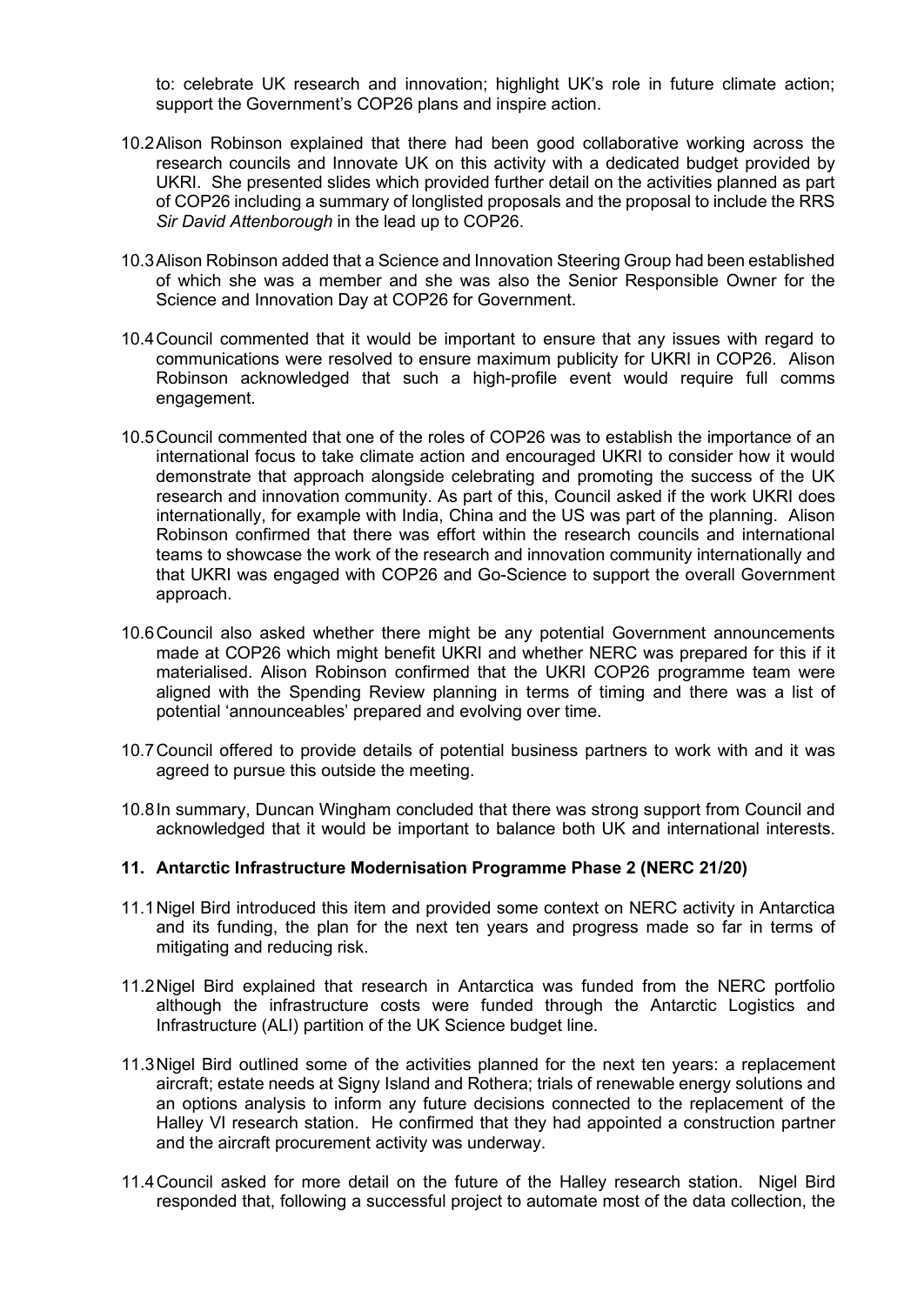station would be operated during the summer only for as long as it was safe to do so (which might be for as long as 15 years). Actions were being implemented to reduce, as far as practicable, any environmental impact from the station, should a sudden calving of the Brunt Ice Shelf prevent de-commission and removal.

### **DECISION: Council supported the ten-year plan to invest £290 million in Antarctic infrastructure.**

### **12. NERC financial outturn 2020/21 and draft budget 2021/22 (NERC 21/21)**

- 12.1Victoria McMyn introduced this item and highlighted the underspends in both the NERC resource and capital budgets for 2020/21. Ruth Elliot added that significant underspend had been identified across UKRI in the financial year 2020/21 which had been used to fund COVID-19 research.
- 12.2Victoria McMyn reminded Council that discussion of the utilisation of the NERC headroom in the 2021/22 resource budget had already taken place under Item 5. She highlighted that there was £2 million of headroom within the capital budget for 2021/22 and advised that a discussion was scheduled at NERC Management Board on projects this might be utilised for, such as oceanography and flood and drought resilience and the expectation was that the budget would be fully utilised.

### **13. Review of the Top Risks at June 2021 (NERC 21/22)**

- 13.1 Victoria McMyn introduced this item and highlighted that two new risks had been added to the NERC risk register since Council last met on the lack of effective communications support and the potential failure to invest NERC's budget in 2021/22. Alison Robinson added that she had spoken with the UKRI Director, Communications prior to adding the comms risk to the NERC register and that there were also plans to build capability within NERC in this area post COP26.
- 13.2Victoria McMyn explained that a number of risks had been de-escalated or reduced with one risk increased related to climate change adaptation.
- 13.3Council were content with the risk report and no further comments were made.

# **14. Rolling Programme (NERC 21/23)**

- 14.1Helen Page introduced this item and asked Council for their views on the operation of future Council meetings following the publication of the UKRI Hybrid Working Principles which included consideration of the environmental impact of meetings. Council were asked for their views on whether they would be supportive of moving to a mixture of physical and virtual meetings going forwards and whether they might have their first physical meeting in September 2021.
- 14.2Council commented that, as Council meets infrequently, physical meetings would be preferable as they helped to build relationships between members. Council also highlighted the usefulness of visiting the research centres which added value and insight for Council members by providing an opportunity to see NERC funding in action.
- 14.3 Council acknowledged that the virtual Council meetings had worked well and that virtual meetings provided huge efficiencies. It was agreed that occasional virtual meetings would be acceptable especially were restrictions to be re-introduced.
- 14.4Council highlighted that it would be important for all members to attend a physical meeting rather than have some members attend in person and some join virtually.
- 14.5In summary, Duncan Wingham agreed that there appeared to be a consensus view that